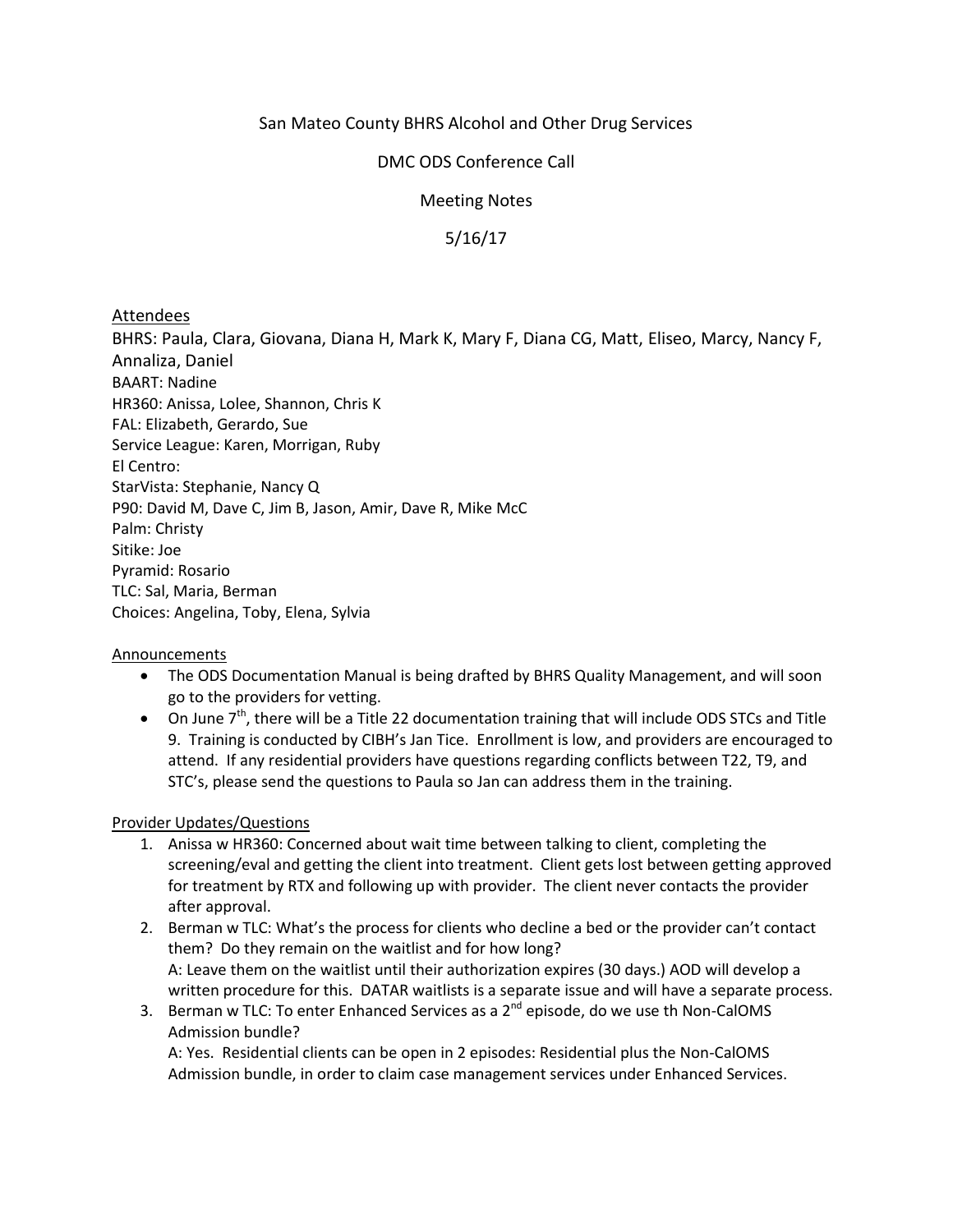Providers cannot claim for physician consultation or medication assisted treatment yet, but they can claim for case management.

- 4. Sal w TLC: How do we modify clients who entered treatment under the original 60 day authorizations to a 90 day authorization? A: Submit a continuing treatment authorization request, the same way you would request an additional 30 days after the 90 day authorization.
- 5. Morrigan w SL: We have a lot of transient clients, who don't even know which county holds their Medi-Cal. They are upset to learn that if it's not with San Mateo County, they can't access services. They are also upset by the shorter lengths of stay. A: We understand that this is a challenge. SMC and other counties are discussing it with DHCS.

Also, if a provider often gets clients from a particular county at its door, that provider can request a contract with that county.

6. Karen w SL: Some programs are guaranteeing that clients can stay 4 months, so Probation is sending clients to those providers over Hope House.

Orville w OCG: Probation has a learning/knowledge curve. Probation officers are telling clients they only have to stay at OCG 60 days, even though there's no predetermined time. Probation is taking its time coming around to accepting ASAM.

A: Please make sure all program staff know there are no predetermined times. Probation and the Courts have their own learning curve, and they need to hear a consistent message from both providers and the County. We are advising judges not to mandate treatment time frames, and instead to mandate the client be assessed for treatment and to follow their treatment plan.

## Criminal Justice funding

Any Criminal Justice client in a CJ specialty program is eligible to use CJ funding, not just Medi-Cal. If a client is in-custody, with private health insurance, CJ funding can be used to modify the client out. However, the provider is still responsible for requesting treatment be paid by the private insurance prior to billing CJ funding. Make the request of the private health insurance prior to admitting the client, if possible. Once the denial comes, the client can start the appeals process. After the second or third denial, the provider can help the client file a complaint with the California Department of Insurance and ask for an Independent Medical Review.

CJ funding may also be used for clients with no Medi-Cal, both in and out of custody. If an in-custody client does not have Medi-Cal, they can be modified out using CJ funding, and the provider is responsible for helping the client apply for Medi-Cal ASAP.

In-custody clients with out of county Medi-Cal are not eligible to be modified out to a program in San Mateo County. They may be modified out to the county of residence.

Providers will know if they have a specialty program client because they will get a referral and fax from the CJ specialty program. Provider needs to complete their portion of the referral form and notify the specialty program of the client's admission, discharge, as well as complete monthly program updates. Forms and processes are located in the AOD Policy and Procedure Manual.

Q: Can a Medi-Cal client from a specialty program be admitted without medical necessity, using CJ funding?

A: No. Medical necessity is foundational, and no client may receive services without it having been established.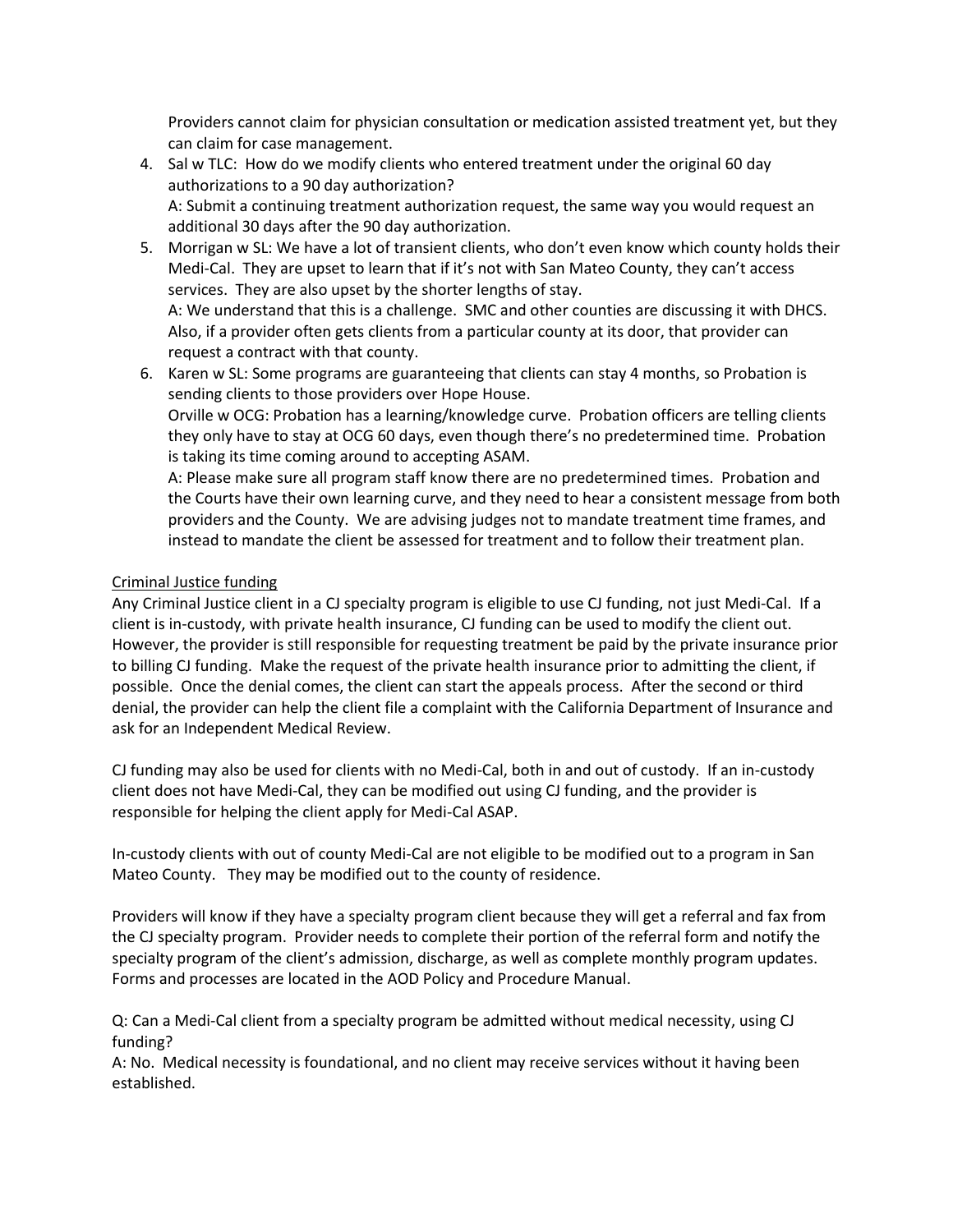#### Billing Updates and Rates in Avatar

AOD submitted its first 837 claim for DMC Residential services – February, OCG.

Rates in Avatar are system-wide County rates, and are not used as provider payments for services. Provider payments are calculated based on each individual provider's costs, not the rate that's posted in Avatar.

#### Service Codes

Providers who are not 'live' or are not DMC certified should not be using the new ODS DMC service codes. They should be using the older service codes. If you are a non-DMC ODS provider and don't have access to the older codes, email MIS.

#### Physician Consultation

Physician consultation is a service provided to the Medical Director or physician, not to a client. It further described in the STC's. If a doctor needs advice on how to do something, they may request it and their time is reimbursed under Physician Consultation. The County will provide physicians who are available for consults. LPHAs may sit in on the consultation, but only the physician's time is billable. AOD is developing a form to request the consultation.

Consultations are available for:

- Complex physical health needs: Dr. Avilas
- Medication Assisted Treatment: Dr. Chatterjee
- Adult Psychiatry: Dr. Lee and Dr. Gampuli
- Youth Psychiatry: Dr. Hooper
- Medications or Pharmacy: Barbara Liang

#### Beneficiary Brochure and Notice of Actions

DHCS has provided Beneficiary Brochure and Notice of Action templates that AOD are customizing to San Mateo County. They will be translated into the threshold languages. The Beneficiary Brochure/Handbook will be provided to every beneficiary seeking AOD services, and the NOAs are to be mailed out to beneficiaries upon any delay, denial, termination, etc. of services. Once the templates have been customized, AOD will share them with the providers.

#### 60 Day Continuing Care forms

All forms will be in Avatar soon, eliminating the need for faxing. It is expected that the information on these forms will be individualized and client-centered, and will include information around housing, financials, and continuing care needs. The forms should not all look the same, as this is an audit risk and is not individualized care. It is also expected that the forms will describe how treatment plan goals will be adjusted in the last 30 days, and will include evidence of medical necessity of continued care.

AOD will be providing additional training to providers in this area.

#### Request for Transfer forms

This form can also be found on the website. It is designed to prevent a break in service or any unplanned discharges. A transfer does not extend the client's time in treatment. If they spent 60 days at provider A, and they transfer to Provider B, they will only be authorized for 30 days, for a total of 90 days per treatment episode. This applies to ODS and non-ODS providers.